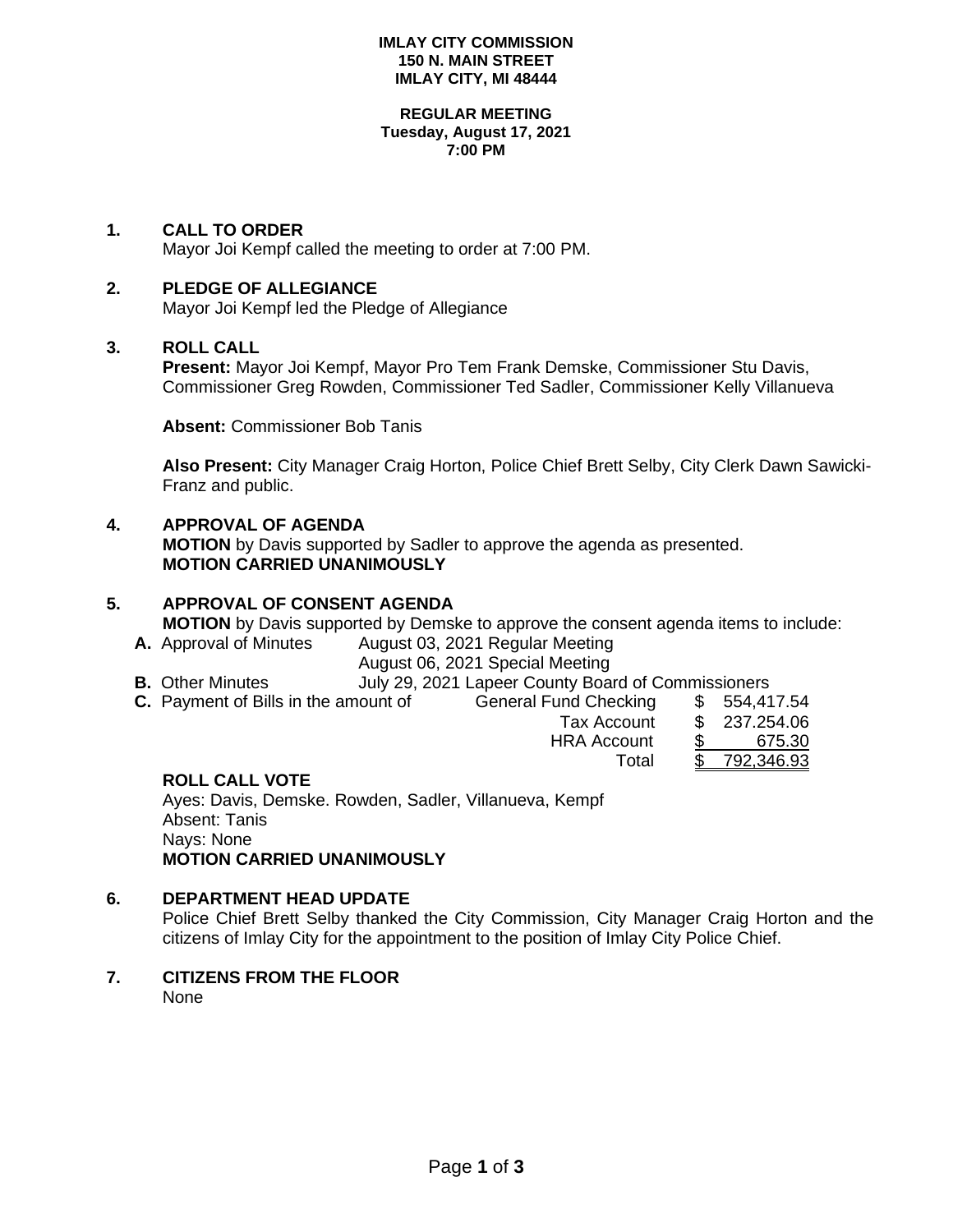#### **IMLAY CITY COMMISSION 150 N. MAIN STREET IMLAY CITY, MI 48444**

#### **REGULAR MEETING Tuesday, August 17, 2021 7:00 PM**

### **8. OLD BUSINESS**

## **A. PENCHURA PAYMENT #3**

**MOTION** by Demske supported by Rowden to pay the final invoice-payment #3 for the Splash Pad Invoice #20-911-2 to Penchura in the amount of \$35,551.80 as presented.

#### **ROLL CALL VOTE**

Ayes: Demske. Rowden, Sadler, Villanueva, Davis, Kempf Absent: Tanis Nays: None **MOTION CARRIED UNANIMOUSLY**

## **B. SOLID WASTE & RECYCLING SERVICES CONTRACT**

**MOTION** by Davis supported by Villanueva to stay with the current supplier (J&J Disposal). **ROLL CALL VOTE**

Ayes: Davis, Villanueva, Sadler, Demske, Rowden, Kempf Absent: Tanis Nays: None

**MOTION CARRIED UNANIMOUSLY**

### **9. NEW BUSINESS**

## **A. DEPARTMENT BUDGET AMENDMENT**

**MOTION** by Davis supported by Demske to approve Resolution 2021-06 Budget Amendment #1 in the amount of \$162,084 requested by Fire Chief Rick Horton for the Fire Department as presented.

#### **ROLL CALL VOTE**

Ayes: Davis, Demske, Rowden, Sadler, Villanueva, Kempf Absent: Tanis Nays: None

# **MOTION CARRIED UNANIMOUSLY**

## **B. MERS OFFICER AND EMPLOYEE DELEGATE**

**MOTION** by Davis supported by Rowden to approve Officer David Rock as the Employee Delegate as elected by peers and City Manager Craig Horton as the Officer Delegate to attend the MERS (Municipal Employees' Retirements System of Michigan) conference to be held October 7-8, 2021.

#### **ROLL CALL VOTE**

Ayes: Davis, Rowden, Sadler, Villanueva, Demske, Kempf Absent: Tanis Nays: None

**MOTION CARRIED UNANIMOUSLY**

# **C. PROCLAMATION FOR OFFICER JOE DELUCA**

**MOTION** by Demske supported by Rowden to approve the Proclamation from the City of Imlay to Officer Joe DeLuca.

**MOTION CARRIED UNANIMOUSLY**

# **D. PROCLAMATION FOR OFFICER SARA COLIN**

**MOTION** by Demske supported by Sadler to approve the Proclamation from the City of Imlay to Officer Sara Colin.

**MOTION CARRIED UNANIMOUSLY**

# **E. SWEARING IN OF POLICE CHIEF BRETT SELBY**

Police Chief Brett Selby was sworn in by City Clerk Dawn Sawicki-Franz.  **NO MOTION, INFORMATIONAL ONLY**